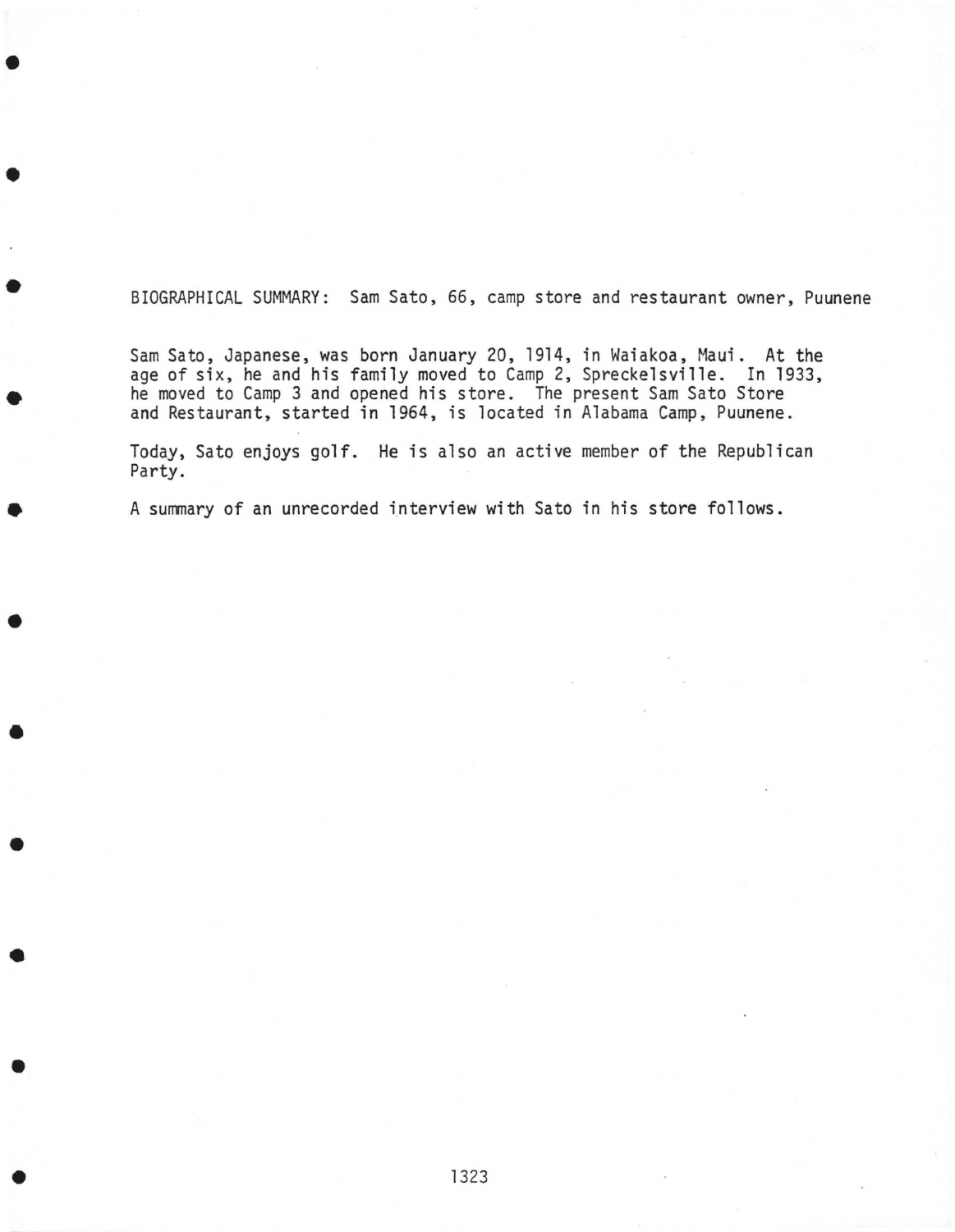### NOTES FROM UNRECORDED INTERVIEW

•

•

•

•

•

•

•

•

•

•

with

#### Sam Sato

#### January 28, 1980

Puunene, Maui

BY: Warren Nishimoto

Sam Sato Store began in Camp 3 Spreckelsville in 1933, when Sato was nineteen years old. Prior to that, he worked as a mechanic at a gas station in Lower Paia. Realizing how much money could be made in business, he wanted to purchase and run his own gas station, but none was available at the time.

He soon found a store and restaurant in Camp 3 for sale, and was persuaded by friends to take it over. Since he knew nothing about borrowing money from the bank, he asked friends to lend him the necessary capital. "I from the bank, he asked friends to lend him the necessary capital. was really desperate. I wanted to go into business--any kind of business." Besides the building, Sato also took over the six or seven dollars worth of inventory left in the store. He remembers paying fifty or sixty dollars a month for rent to HC&S [Hawaiian Commerical & Sugar Company].

Sato carried canned goods, saimin made by a Chinese cook, and homemade turnovers and manju made by his mother Mite and wife Gladys. Before World War II, daily gross sales was seven to ten dollars a day, increasing to twenty dollars a day on weekends. Saimin in those days cost ten cents a bowl. Seventy-five percent of Sato's goods came from Kahului Store. He also dealt with Maui Dry Goods, Wailuku Candy Company, Nashiwa Bakery, and Honolulu•s Seiseido for Japanese drugs.

Because business was fairly slow, Sato let his mother and wife run the store while he took a job at the Camp 1 Store as assistant postmaster. He quit this post when the war broke out in 1941 in order to devote full time to the store, since servicemen stationed near Haiku and Spreckelsville would stop by in large numbers for meals. Daily gross sales mushroomed to \$200 a day. Because Sato's store was off the main street, soldiers could not loiter around the store. This, according to Sato, improved his business.

Near the war's end, Sato thought that business would begin to slow down, so he tookanotherjob at Von Hamm Young in the credit department for \$250 a month. Still, business was not as slow as it was before the war.

In 1951, Spreckelsville residents received notice that their homes were to be demolished as part of HC&s•s decision to close down its plantation camps and relocate the residents to Kahului and elsewhere. Sato made plans to relocate his store to another area. In 1964, he bought the Hamada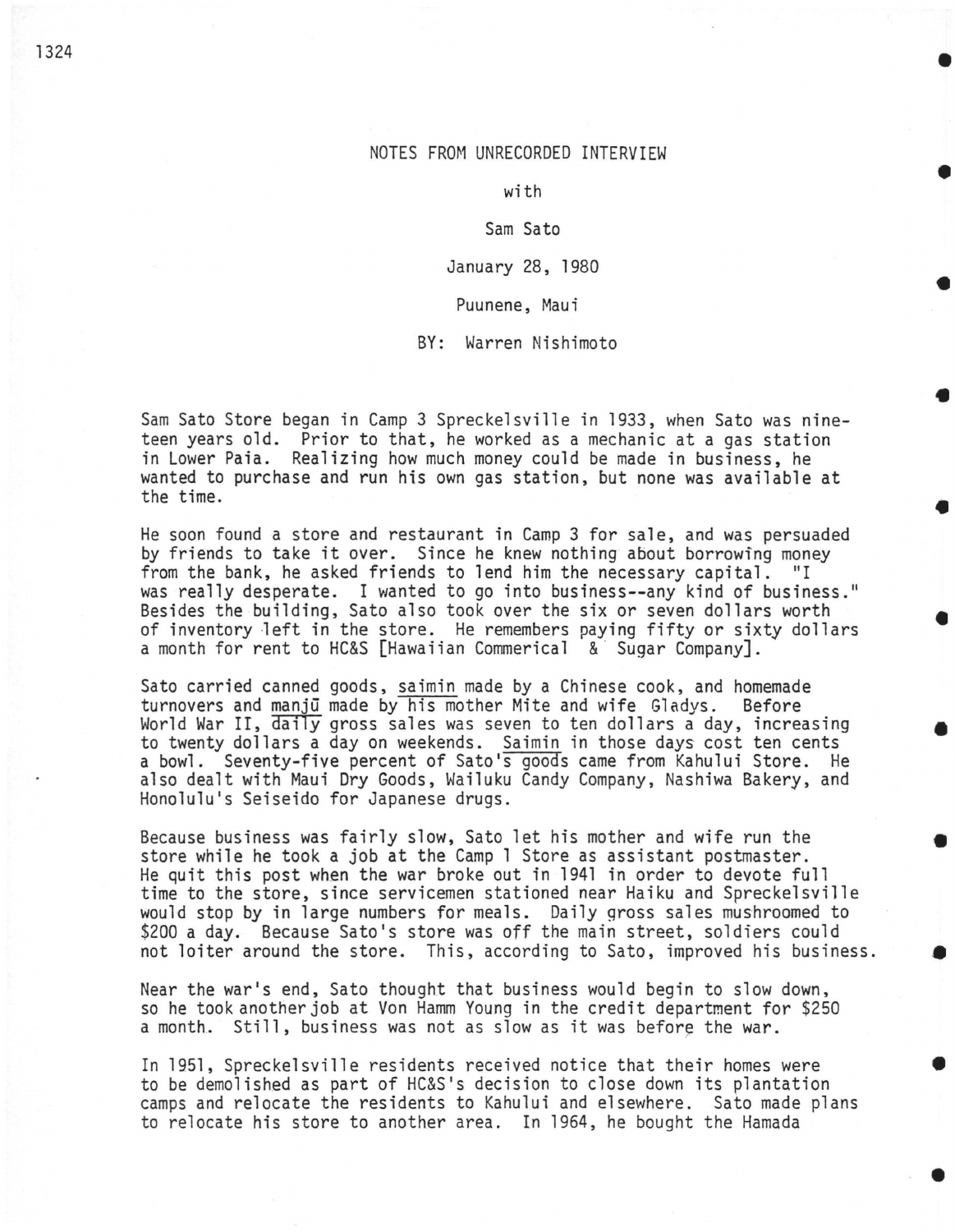Restaurant in Alabama Camp, Puunene, thus being one of the last residents to move out of Spreckelsville. Since the housing areas surrounding the Puunene Mill--Alabama Camp, Mill Camp, and McGerrow Camp--are still last on the list of camps scheduled for demolition by HC&S, Sato has been able to continue his business to this day.

•

•

•

•

•

•

•

•

•

•

•

Today, at Sam Sato Store and Restaurant, business is still thriving.<br>Besides the regular HC&S employee clientele, the restaurant attracts both Kahului and Wailuku lunch-time crowds, as well as out-of-towners hoping to sample and bring home some of Sato's famous manjū. Daily gross sales today reach \$500 on weekdays and \$1,000 on weekends. Sato in 1969 left his job at Von Hamm Young in order to spend more time with the business. His wife and ninety-five-year-old mother still work tirelessly in the kitchen, and the menu has been expanded to include a variety of plate lunches.

There is no definite future for Sam Sato Store and Restaurant. His daughter would like to take over, but Sato advises against it. Today, the high costs of operating a small business, the uncertain future of Alabama Camp, and the long, twelve-hour days are the main reasons for Sato's opposition.